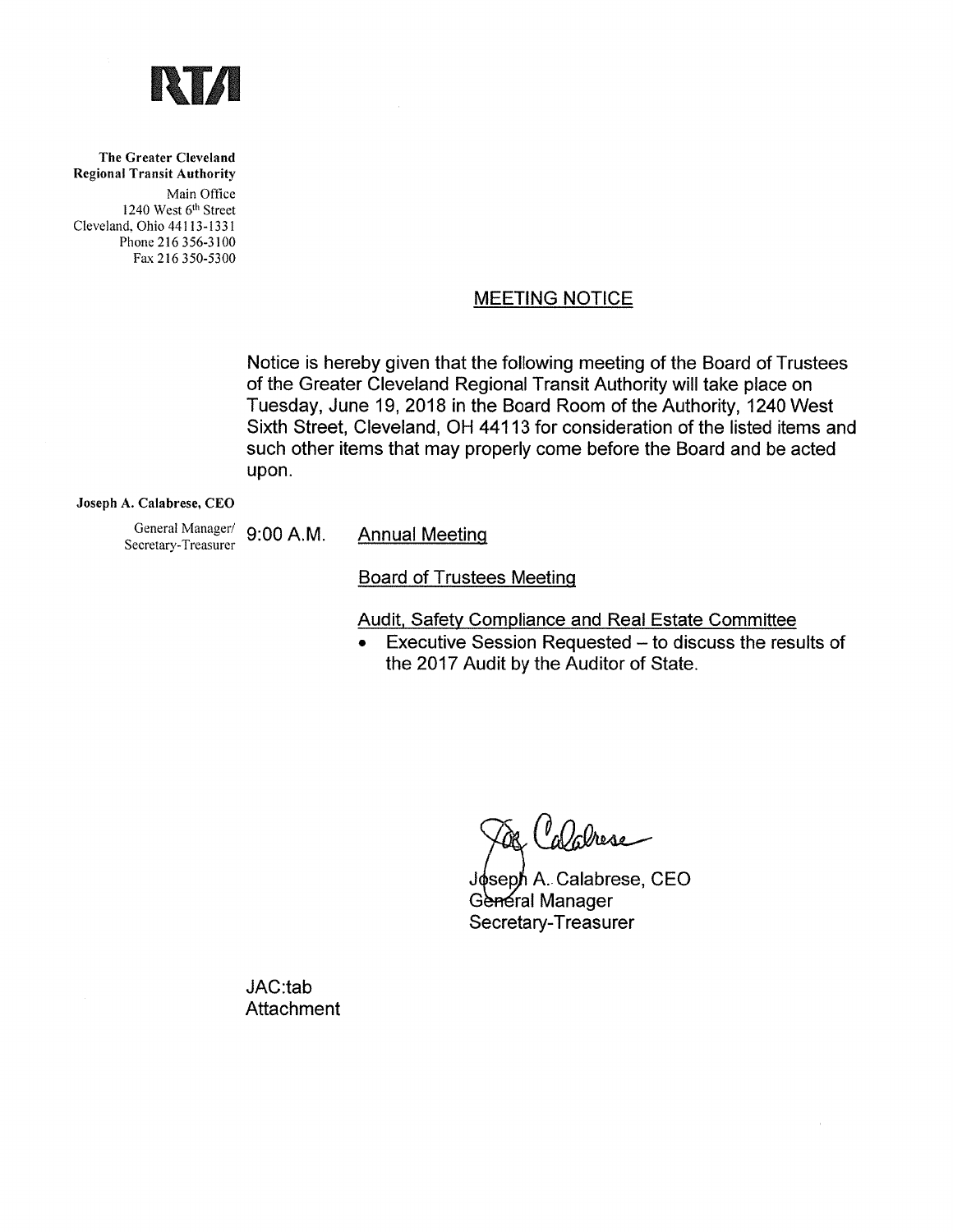#### **AGENDA**

# RTA Board of Trustees Annual Meeting Tuesday, June 19, 2018

- I. Call to order of Annual Meeting
- II. Roll Call
- III. Certification regarding notice of meeting
- IV. Approval of minutes from the re-scheduled Annual Meeting, Tuesday, May 15, 2018
- V. Conduct Annual Meeting of the Board of Trustees
	- Nominations and election for the Office of President A.
	- Nominations and election for the Office of Vice President **B.**
- VI. Adjournment of Annual Meeting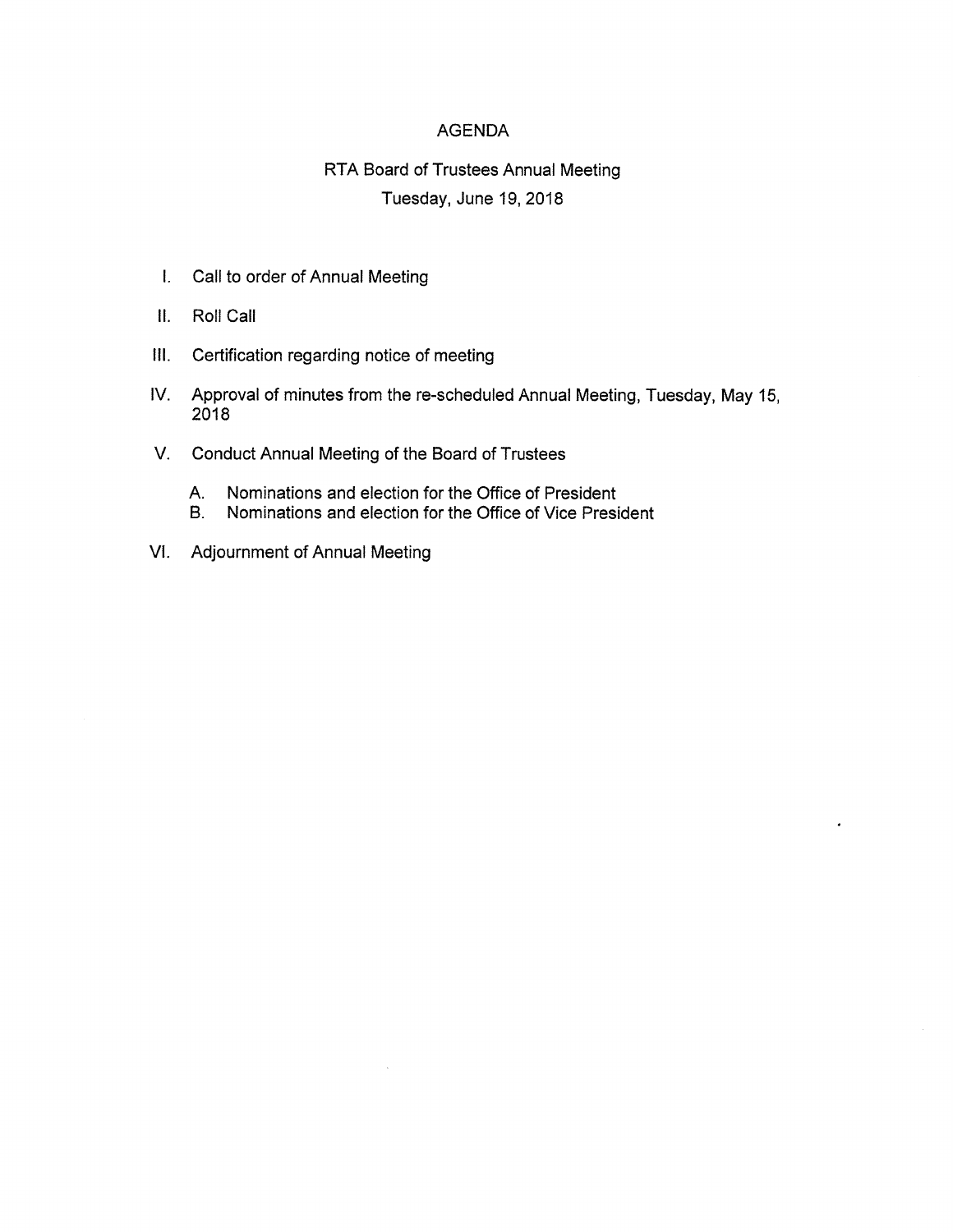### REVISED AGENDA

### RTA Board of Trustees

### Tuesday, June 19, 2018

### (This meeting will commence after the Annual Meeting)

- I. Call to order
- II. Roll Call
- III. Certification regarding notice of meeting
- IV. Approval of the May 15, 2018 Board Meeting minutes
- V. Invitation for public comment on agenda matters *(2 minute limit per person)*
- VI. Board Governance Committee report
- VII. Operational Planning & Infrastructure Committee report Chair: Mayor Georgine Welo
- VIII. Organizational, Services & Performance Monitoring Committee report Chair: Rev. Charles P. Lucas
- IX. Audit, Safety Compliance and Real Estate Committee report Chair: Karen Gabriel Moss
- X. External and Stakeholder Relations and Advocacy Committee report Chair: Valarie J. McCall
- XI. Introduction of new employees and announcement of promotions
- XII. Citizens' Advisory Committee
- XIII. Introduction of resolutions:
	- A. 2018-50 Expressing the great sorrow of the Board of Trustees and the entire Greater Cleveland Regional Transit Authority at the passing of Andrea C. Sims, the wife of RTA employee Steven Sims and extending condolences to her family
	- B. 2018-51 Expressing appreciation and gratitude for the gift from the Patrick J. O'Connor Trust
	- C. 2018-52 Authorizing Contract No. 2018-028 with Northeast Lubricants LTD, for the furnishing of antifreeze, as specified and as required, for a period of two (2) years in an amount not to exceed \$306,880.00 (General Fund, Fleet Management Department budget)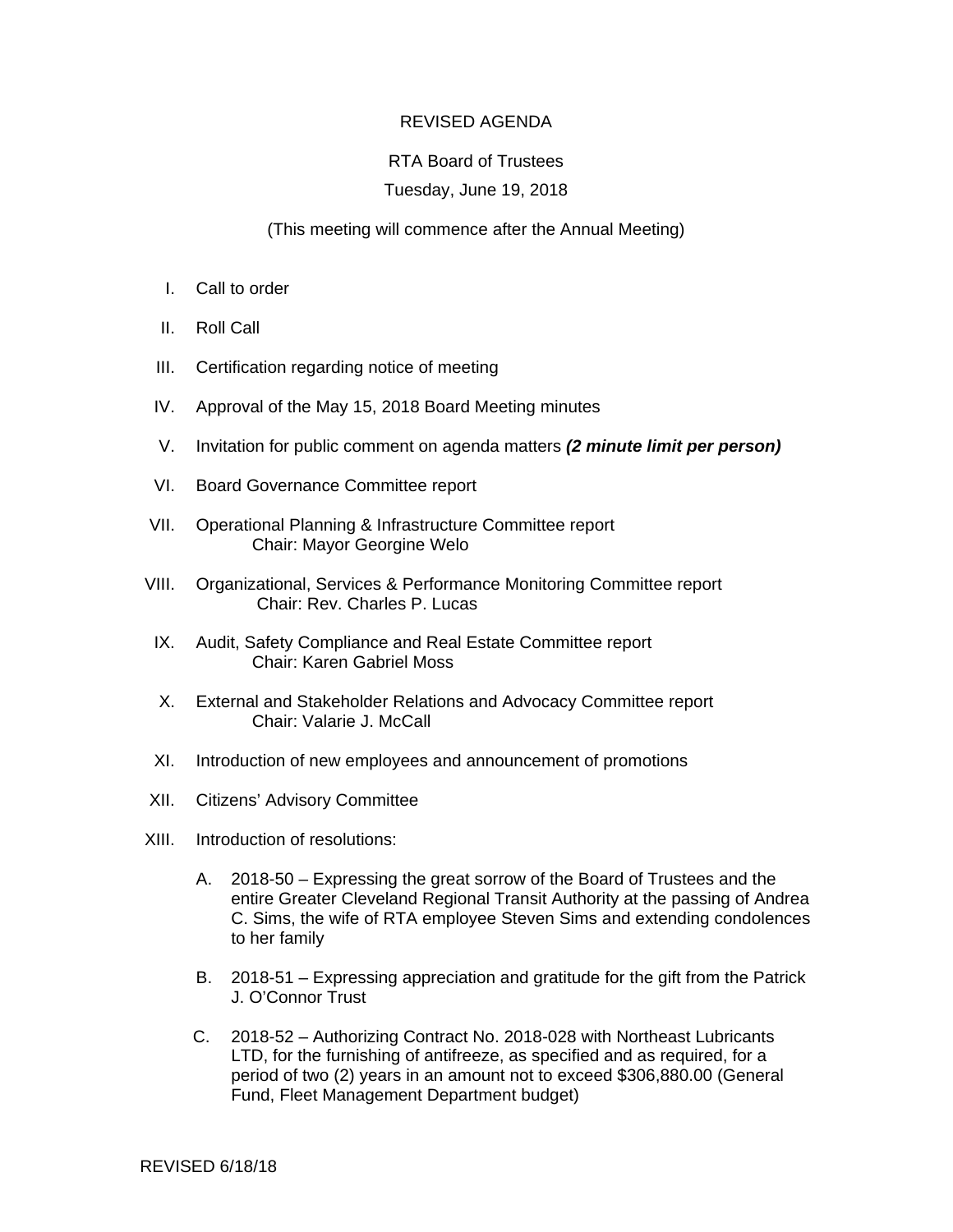- D. 2018-53 Authorizing Contract No. 2018-44 with National Electrical Carbon Products, Inc. for the furnishing of pantograph carbon shoes, as specified and as required, for a period of one year in an amount not to exceed \$107,469.60 (General Fund, Fleet Management Department budget)
- E. 2018-54 Authorizing Contract No. 2018-56 with Dartco Transmission Sales & Service, Inc. for the furnishing of transmission rebuild kits, as specified and as required, for a period of two years in an amount not to exceed \$268,082.00 (General Fund, Fleet Management Department budget)
- F. 2018-55 Authorizing Contract No. 2018-060 with Trillium Transportation Fuels, LLC dba Trillium CNG to provide CNG Operations and Maintenance service for the Authority's Hayden District CNG Fueling Station for a period of five years in an amount not to exceed \$1,500,000.00 (General Fund, Hayden District budget)
- G. 2018-56 Authorizing Change Order #2 to Contract No. 2016-106 for the furnishing of 87 octane unleaded gasoline, as specified and as required, for a period of one year with an option for one additional year, in an amount not to exceed \$250,000.00 (General Fund, Fleet Management Department budget)
- H. 2018-57 Authorizing a Change Order to Contract No. 2014-040 with Applied Graphics, LTD. for the procurement of bus exterior graphics production and installation services for up to thirty-three (33) coaches, as specified, for a price not to exceed \$134,158.20 (Development Fund, Fleet Management Department budget)
- I. 2018-58 Authorizing a contract with Cleveland State University for the completion of an economic impact study in an amount not to exceed eightyfive thousand dollars (\$85,000.00) (Development Fund, Programming and Planning budget)
- J. 2018-59 Authorizing the filing of grant applications with the State of Ohio for State Fiscal Year 2019 financial assistance under all State of Ohio programs
- K. 2018-60 Rescinding Resolution No. 1994-35 and repealing section 220.05, "Health Care Coverage" of the Codified Rules and Regulations of the Greater Cleveland Regional Transit Authority
- L. 2018-61 Amending Section 222.04 "Citizens Advisory Board" of the Codified Rules and Regulations of the Greater Cleveland Regional Transit Authority and approving operating guidelines for the Community Advisory **Committee**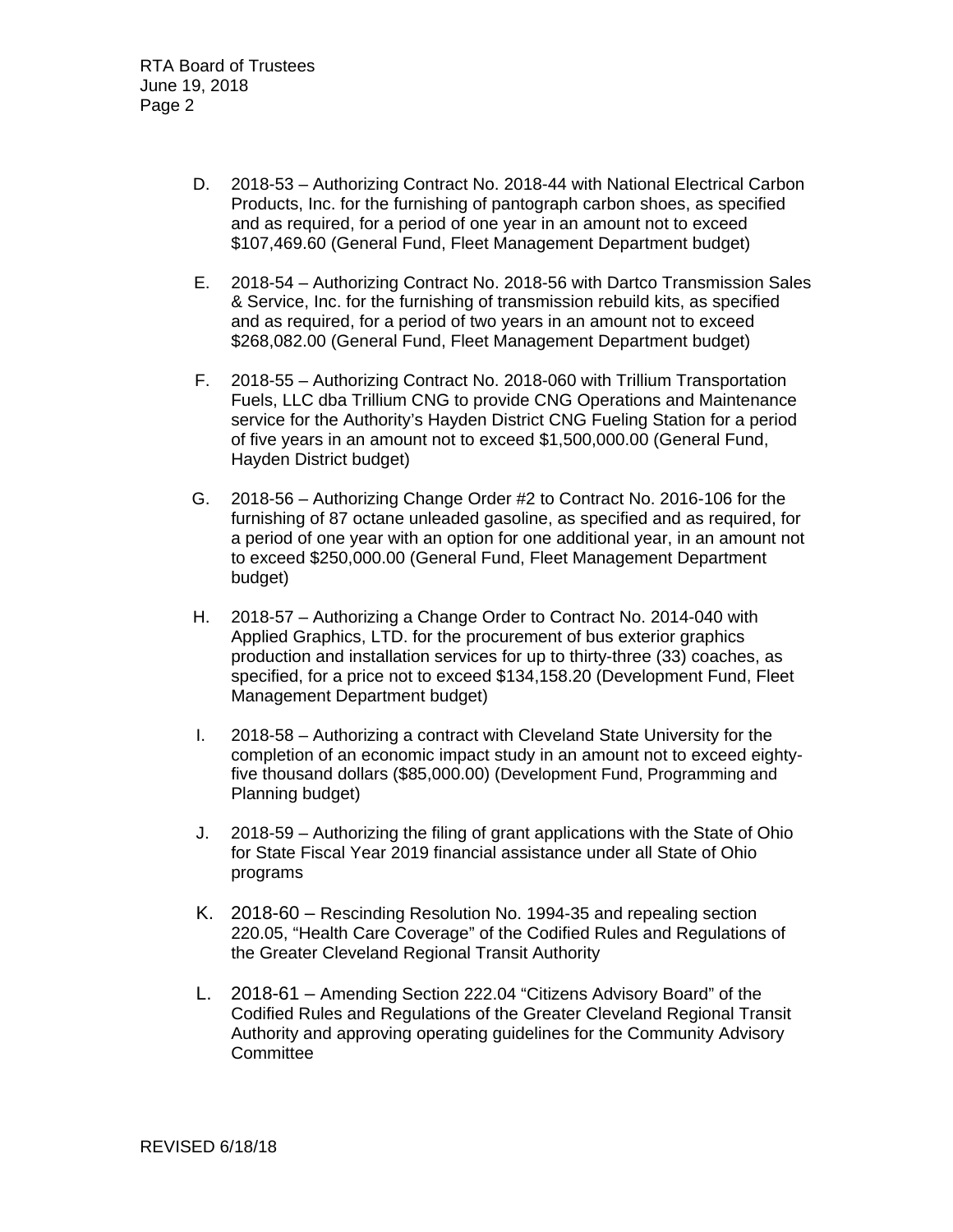RTA Board of Trustees June 19, 2018 Page 3

- M. 2017-62 Authorizing a Non-Binding Letter of Intent with Cuyahoga County for the procurement of solar energy
- XIV. General Manager/Secretary-Treasurer's Report:
	- A. General Fund Revenue status as of May, 2018 versus 2017 actuals
	- B. General Fund Revenue status as of May, 2018 versus the 2017 budget
	- C. Sales & Use Tax Receipts Report budgeted during 2018, actual receipts through June 2018
	- D. Inventory of Treasury Investments as of May 31, 2018
	- E. Debt Service Schedule and Status of Bond Retirement Fund (cash basis) as of May 31, 2018
	- F. Summary of Investment Performance, Year to Date through May 31, 2018
	- G. Report on Investment Earnings (cash basis) as of May, 2018
	- H. Composition of Investment Portfolio as of May 31, 2018
- XV. President's Report
- XVI. Old Business
- XVII. New Business
	- Discussion regarding the GCRTA CEO, General Manager/Secretary-Treasurer's employment agreement.
- XVIII. Questions or comments from the audience *(2 minute limit per person)*
- XIX. The next regular Board meeting is scheduled for Tuesday, July 24, 2018 in the Board Room of the Authority, Root-McBride Building, 1240 West Sixth Street, Cleveland, Ohio 44113
- XX. Adjournment